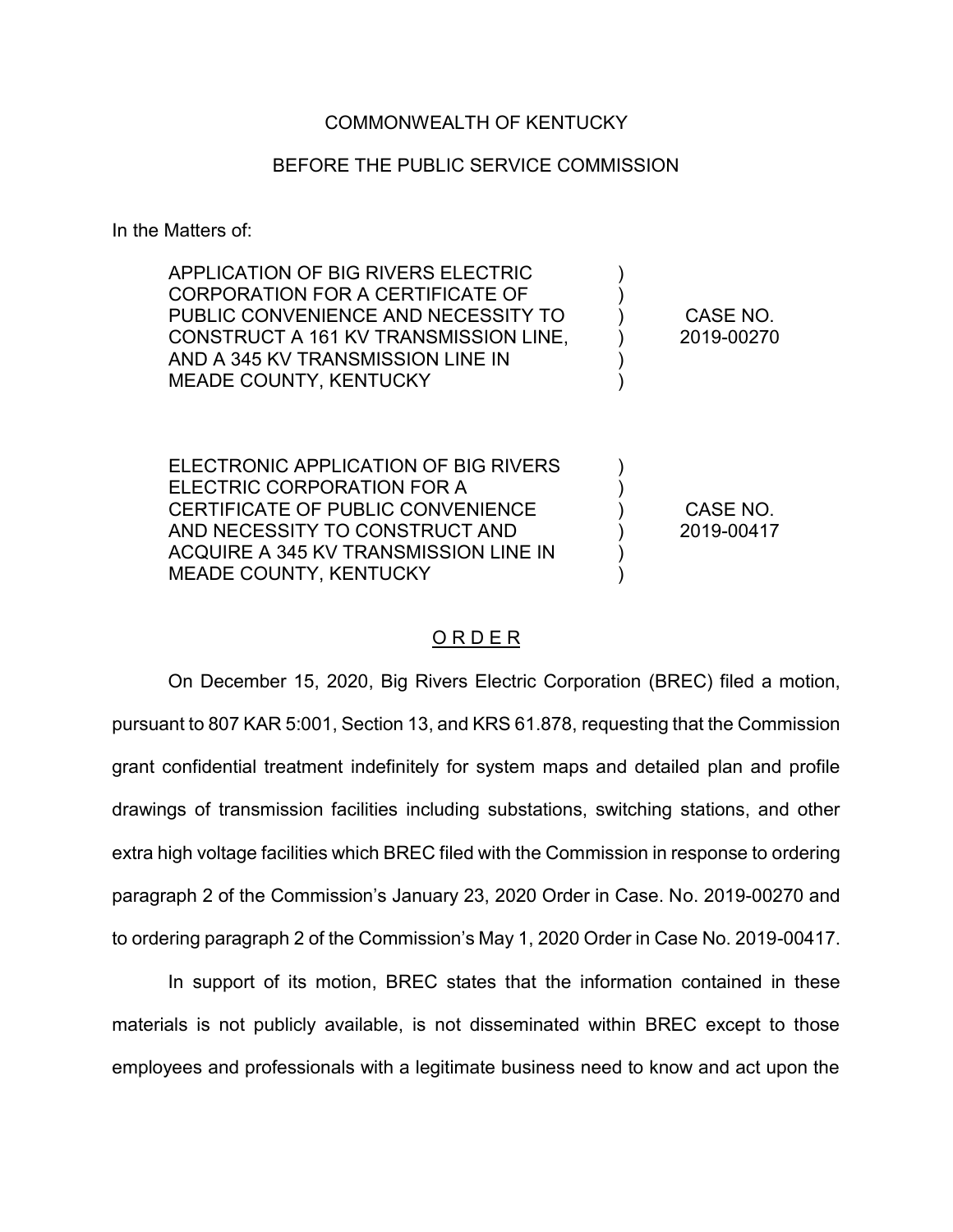information, and is not disseminated to others without a legitimate need to know and act upon the information. BREC argues that the information contained in these materials depicts and describes the planned location, layout, configuration, and operation of critical energy infrastructure, specifically BREC's generating facilities. BREC maintains that if this information was publicly disclosed the information could be used to commit or further a terrorist act, including the intimidation or coercion of all or part of the civilian population and the disruption of public utility and other critical systems. Further, BREC states that the public release of this information has a reasonable likelihood of threatening public safety, particularly because the materials contain detailed, precise, and highly technical information about the configuration and operations of valuable infrastructure upon which many individuals and businesses rely. BREC maintains this information should be exempt from public disclosure pursuant to KRS 61.878(1)(m).<sup>1</sup>

Having considered the motion and the material at issue, the Commission finds that the system maps, drawings, plans and profiles of transmission facilities and other extra high voltage facilities are generally recognized as confidential or proprietary; the materials therefore meet the criteria for confidential treatment and are exempted from public disclosure pursuant to 807 KAR 5:001, Section 13, and KRS 61.878(1)(m).

## IT IS THEREFORE ORDERED that:

 $\overline{\phantom{a}}$ 

1. BREC's motion for confidential treatment is granted.

<sup>1</sup> KRS 61.878(1)(m)(1)(f) excludes from public disclosure infrastructure records of a public utility's critical system if those records expose a vulnerability in preventing, protecting against, mitigating, or responding to a terrorist act.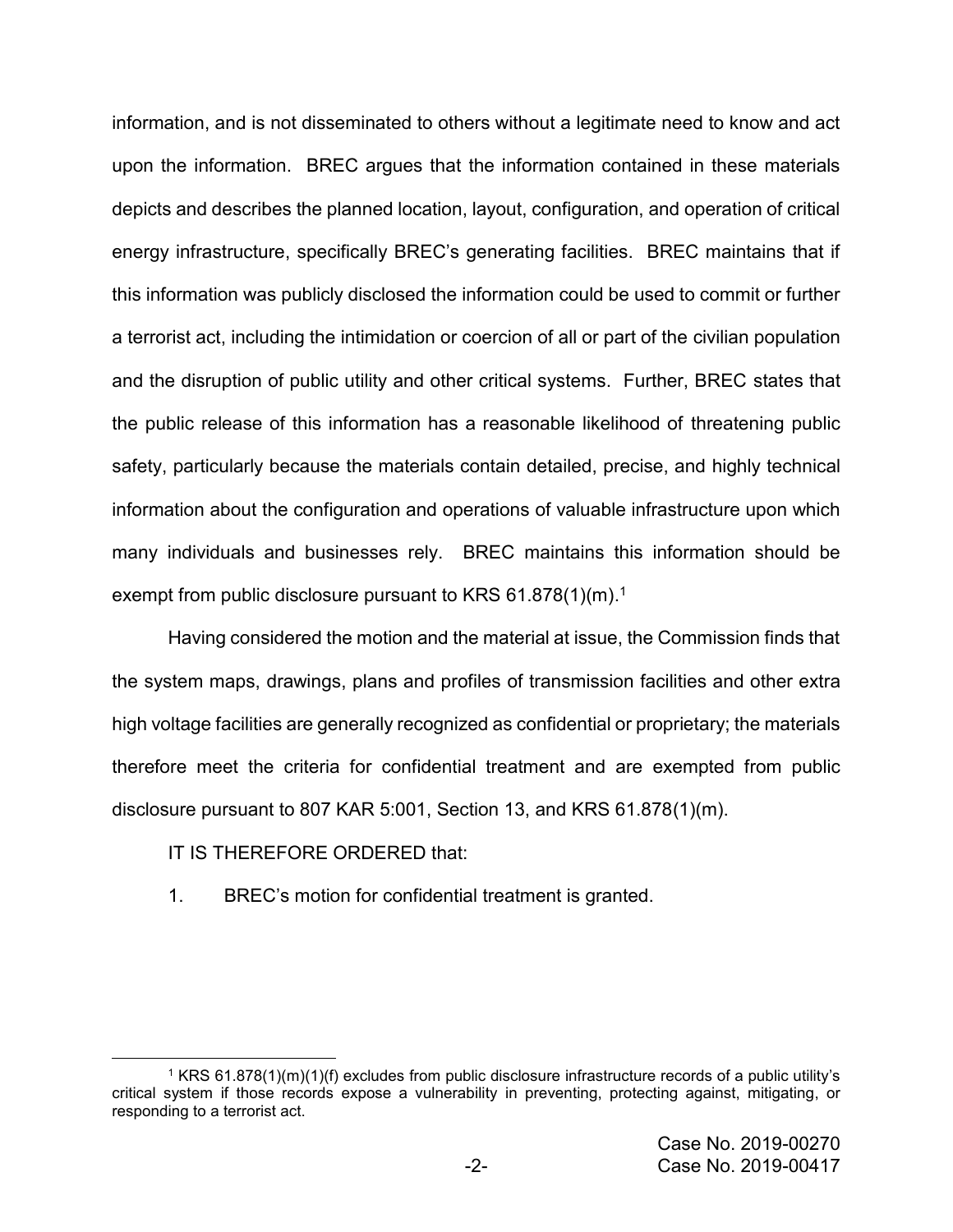2. The designated material granted confidential treatment by this Order shall not be placed in the public record or made available for public inspection for an indefinite period or until further Order of this Commission.

3. Use of the designated material granted confidential treatment by this Order in any Commission proceeding shall comply with 807 KAR 5:001, Section 13(9).

4. BREC shall inform the Commission if the designated material granted confidential treatment by this Order becomes publicly available or no longer qualifies for confidential treatment.

5. If a nonparty to this proceeding requests to inspect the material granted confidential treatment by this Order and the period during which the material has been granted confidential treatment has not expired, BREC shall have 30 days from receipt of written notice of the request to demonstrate that the material still falls within the exclusions from disclosure requirements established in KRS 61.878. If BREC is unable to make such demonstration, the requested material shall be made available for inspection. Otherwise, the Commission shall deny the request for inspection.

6. The Commission shall not make the requested material available for inspection for 30 days from the date of service of an Order finding that the material no longer qualifies for confidential treatment in order to allow BREC to seek a remedy afforded by law.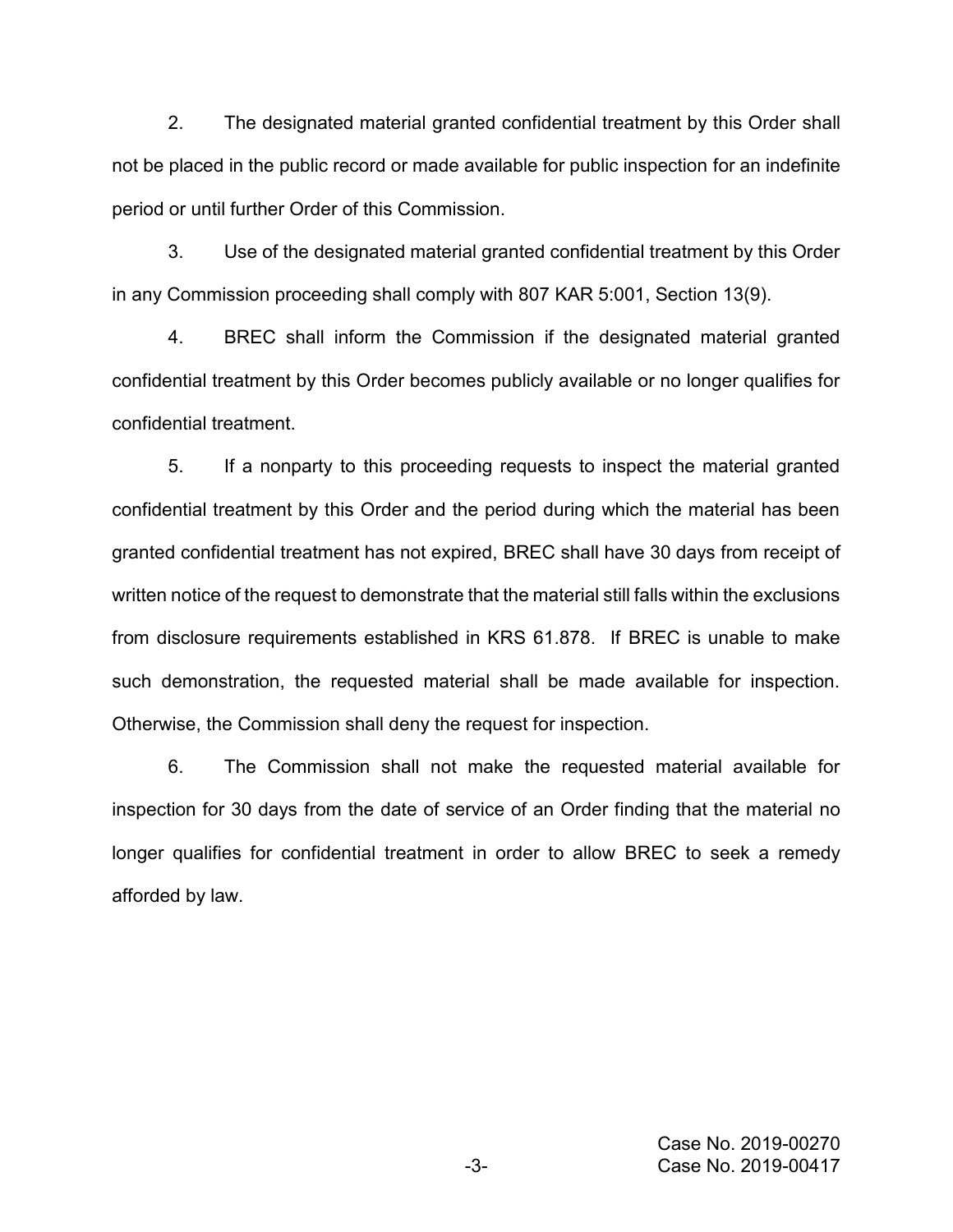By the Commission



ATTEST:

 $\ell$ 

Executive Director

Case No. 2019-00270 Case No. 2019-00417